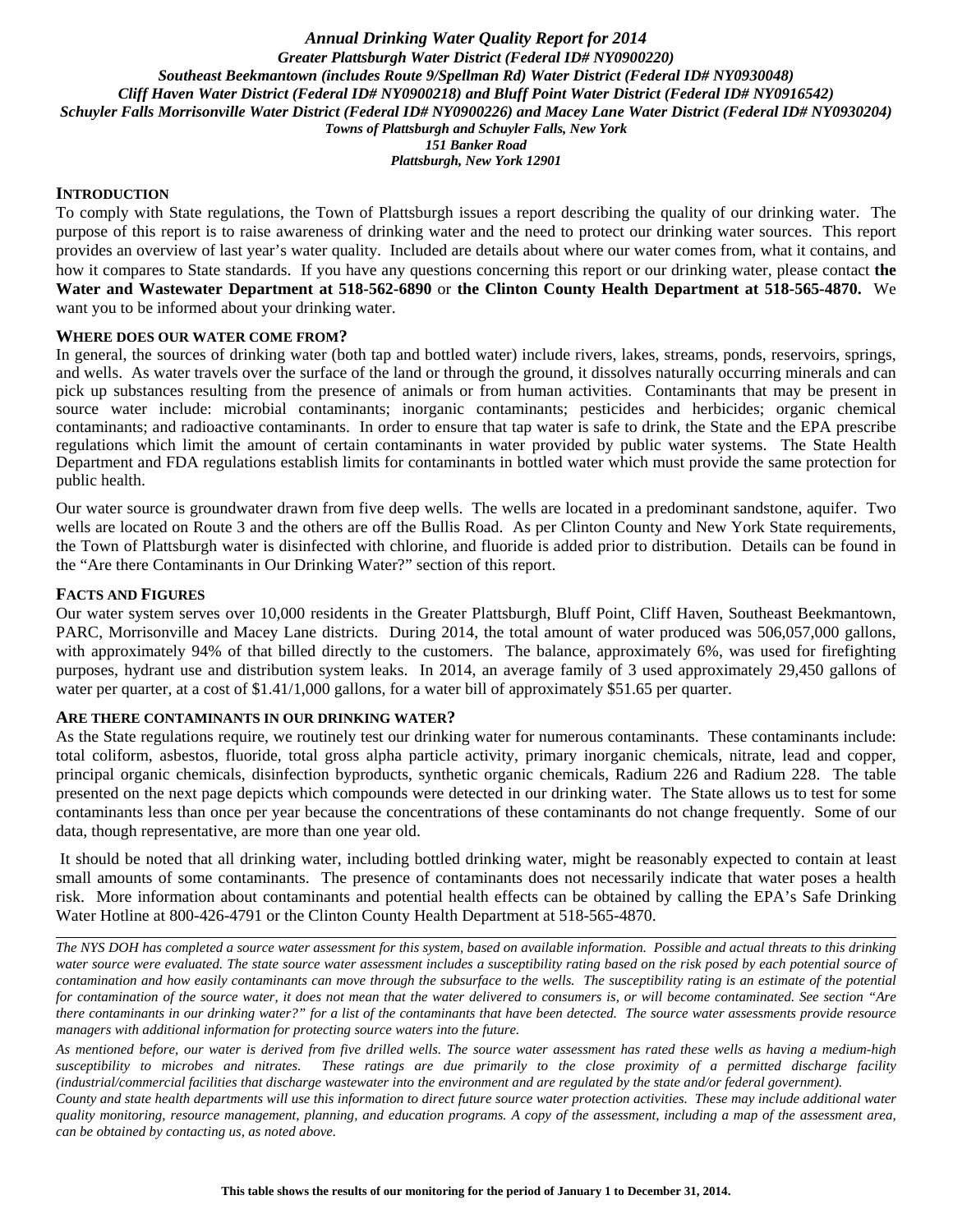#### **Greater Plattsburgh and Associated Systems**

| <b>TEST RESULTS</b>                                          |                         |                       |               |                                             |                        |                |                |                                                                                  |  |
|--------------------------------------------------------------|-------------------------|-----------------------|---------------|---------------------------------------------|------------------------|----------------|----------------|----------------------------------------------------------------------------------|--|
| Contaminant                                                  | <b>Violation</b><br>Y/N | <b>Sample</b><br>Date | <b>Result</b> | Range<br>Detected/<br><b>RAA</b>            | Unit<br><b>Measure</b> | <b>MCLG</b>    | <b>MCL</b>     | <b>Likely Source</b><br>of Contamination                                         |  |
| <b>Disinfection Byproducts</b>                               |                         |                       |               |                                             |                        |                |                |                                                                                  |  |
| <b>Total Haloacetic Acids</b><br>Greater Plattsburgh         | N                       | 7/17/14               | 1.0           |                                             | $\text{ug/L}$          | <b>NA</b>      | 60             | By-product of drinking water<br>chlorination needed to kill<br>harmful organisms |  |
| <b>Total Trihalomethanes</b>                                 |                         |                       |               |                                             |                        |                |                |                                                                                  |  |
| <b>Greater Plattsburgh</b>                                   | N                       | 7/17/14               | 4.1           |                                             |                        |                |                |                                                                                  |  |
| Southeast Beekmantown                                        | N                       | 7/17/14               | 3.4           |                                             |                        |                |                | By-product of drinking water                                                     |  |
| Cliff Haven                                                  | N                       | 8/20/14               | 2.4           |                                             | ug/L                   | <b>NA</b>      | 80             | chlorination needed to kill<br>harmful organisms                                 |  |
| <b>Bluff Point</b>                                           | N                       | 8/20/14               | 4.3           |                                             |                        |                |                |                                                                                  |  |
| Morrisonville(Schuyler Falls)                                | N                       | 8/20/14               | 3.9           |                                             |                        |                |                |                                                                                  |  |
| <b>Inorganic Contaminants</b>                                |                         |                       |               |                                             |                        |                |                |                                                                                  |  |
| Fluoride $(a)$                                               |                         |                       |               |                                             |                        |                |                | Water additive that promotes                                                     |  |
| <b>Greater Plattsburgh</b>                                   | N                       | Monthl<br>y           | 1.0           | $0.8 - 1.3$                                 | mg/L                   | $\overline{4}$ | 2.2            | strong teeth; Erosion of<br>natural deposits                                     |  |
| <b>Nitrate</b>                                               |                         |                       |               |                                             |                        |                |                | Runoff from fertilizer use:                                                      |  |
| Greater Plattsburgh                                          | N                       | 1/28/14               | 0.20          |                                             | mg/L                   | 10             | 10             | Leaching from septic tanks,<br>sewage; Erosion of natural<br>deposits            |  |
| Lead $(b, c)$                                                |                         |                       |               |                                             |                        |                |                |                                                                                  |  |
| $90th$ percentile of 10 samples                              |                         |                       |               |                                             |                        |                |                | Corrosion of household                                                           |  |
| Morrisonville(Schuyler Falls)<br>Cliff Haven/Bluff Point (d) | N                       | 6/24/14               | BRL           | BRL to 4                                    | $ug/L$                 | <b>NA</b>      | $AI = 15$      | plumbing systems; Erosion of                                                     |  |
| $90th$ percentile of 30 samples                              | N                       | 6/19/13               | 3             | BRL to 4                                    |                        |                |                | natural deposits                                                                 |  |
| Greater Plattsburgh (d)                                      | $\mathbf N$             | 8/27/12               | 2             | BRL to 6                                    |                        |                |                |                                                                                  |  |
| Copper $(b,c)$                                               |                         |                       |               |                                             |                        |                |                |                                                                                  |  |
| $90th$ percentile of 10 samples                              |                         |                       |               |                                             |                        |                |                |                                                                                  |  |
| Morrisonville(Schuyler Falls)                                | $\mathbf N$             | 6/24/14               | 0.22          | 0.033 to 0.22                               |                        |                |                | Corrosion of household                                                           |  |
| Cliff Haven/Bluff Point (d)                                  | N                       | 6/20/13               | 0.34          | 0.079 to 0.38                               | $mg/L$                 | 1.3            | $AL=1.3$       | plumbing systems; Erosion of                                                     |  |
| $90th$ percentile of 30 samples                              |                         |                       |               |                                             |                        |                |                | natural deposits                                                                 |  |
| Greater Plattsburgh (d)                                      | N                       | 9/12/12               | 0.18          | <b>BRL</b> to 0.24                          |                        |                |                |                                                                                  |  |
| <b>Barium</b>                                                |                         |                       |               |                                             |                        |                |                | Discharge of drilling wastes;                                                    |  |
| Greater Plattsburgh                                          | N                       | 2/10/14               | 0.005         |                                             | mg/L                   | $\overline{c}$ | 2              | Discharge from metal                                                             |  |
|                                                              |                         |                       |               |                                             |                        |                |                | refineries; Erosion of natural<br>deposits                                       |  |
|                                                              |                         |                       |               | Radiologicals <sup>e</sup>                  |                        |                |                |                                                                                  |  |
| <b>Gross Alpha</b>                                           |                         |                       | 2.30          |                                             |                        |                |                |                                                                                  |  |
| Radium 226                                                   | N                       | 2/10/14               | 0.07          |                                             | pCi/l                  | 15             | 15             | Erosion of natural deposits                                                      |  |
| Radium 228                                                   |                         |                       | $-0.83$       |                                             |                        |                |                |                                                                                  |  |
|                                                              |                         |                       |               | Synthetic Organic Contaminants <sup>e</sup> |                        |                |                |                                                                                  |  |
|                                                              |                         |                       |               |                                             |                        |                |                | Leaching of soil fumigant                                                        |  |
| Carbofuran                                                   | N                       | 2/10/14               | 0.90          |                                             | $\text{ug/L}$          | 40             | 40             | used on rice and alfalfa                                                         |  |
| <b>Chlordane</b>                                             | N                       | 2/10/14               | 0.20          |                                             | $\text{ug/L}$          | NA.            | $\overline{c}$ | Residue of banned termiticide                                                    |  |
| <b>Endrin</b>                                                | N                       | 2/10/14               | 0.010         |                                             | ug/L                   | $\sqrt{2}$     | $\sqrt{2}$     | Residue of banned insecticide                                                    |  |
| Oxamyl                                                       | N                       | 2/10/14               | $2.0\,$       |                                             | $\text{ug/L}$          | 200            | 200            | Runoff/leaching from<br>insecticide used on apples,<br>potatoes and tomatoes     |  |
| <b>Toxaphene</b>                                             | $\mathbf N$             | 2/10/14               | 1.0           |                                             | $\text{ug/L}$          | <b>NA</b>      | 3              | Runoff/leaching from<br>insecticide used on cotton and                           |  |
| JOTELA                                                       |                         |                       |               |                                             |                        |                |                | cattle                                                                           |  |

**NOTES:** 

*a.* The result is the average for the year 2014.

*b.* The action levels for lead and copper were not exceeded at any of the test sites.

 $c$ . The result represents the 90<sup>th</sup> percentile of the sites tested. A percentile is a value on a scale of 100 that indicates the percent of a distribution that is equal to or below it. The  $90<sup>th</sup>$  percentile is equal to or greater than 90% of the lead and/or copper values detected in our water system. Ten samples were collected in each of the Morrisonville and Cliff Haven/Bluff Point water systems and the 90<sup>th</sup> percentile was the second highest value. Thirty samples were collected in Greater Plattsburgh and the 90<sup>th</sup> percentile was the fourth highest value.

*d.* The State allows us to monitor for some contaminants less than once per year because the concentrations of these contaminants do not change frequently. Some of our data, though representative, are more than a year old.

*e.* Synthetic Organic Contaminant and Radiological samples are taken at the entry point in the Greater Plattsburgh water system.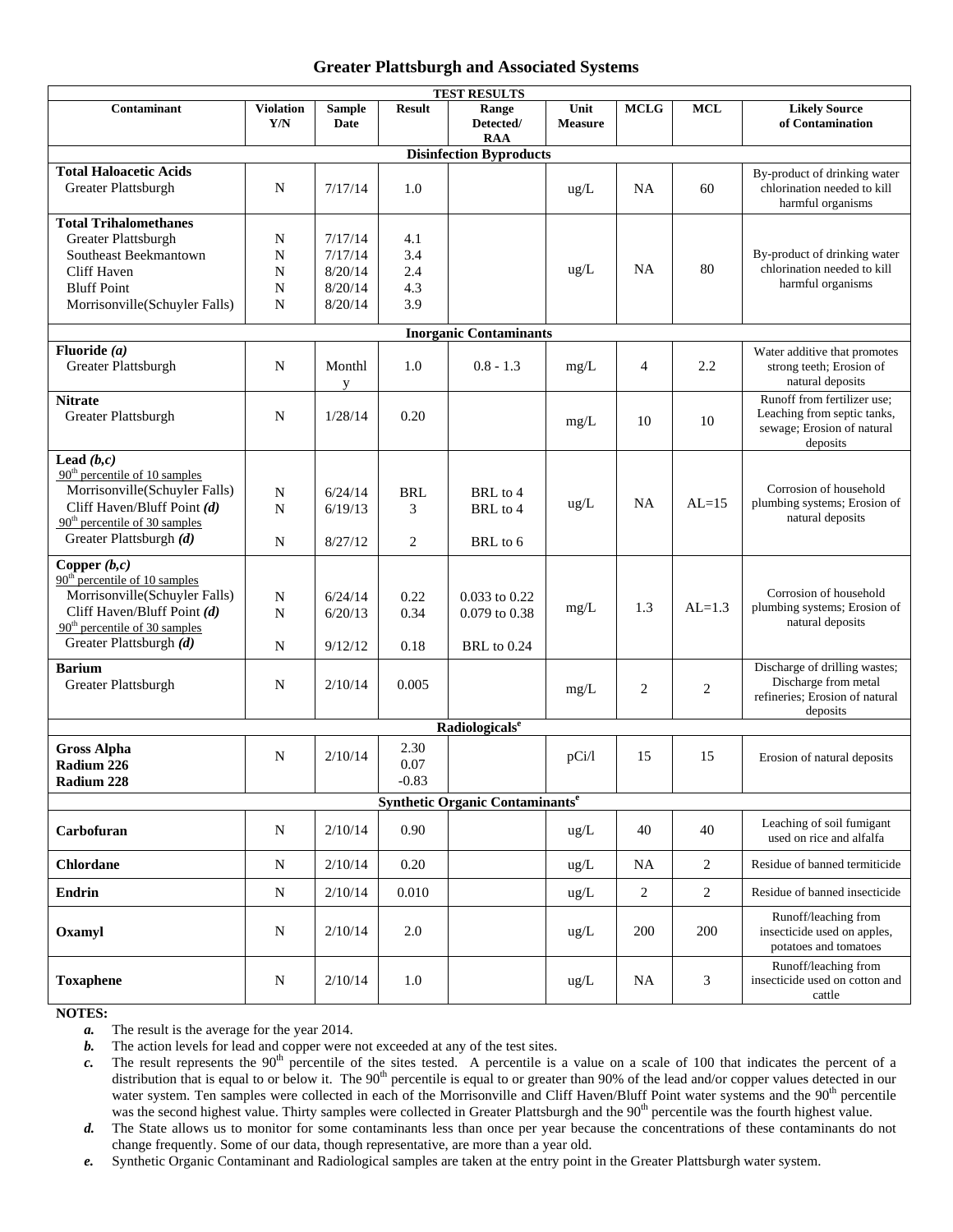## **DEFINITIONS:**

*Maximum Contaminant Level* **(**MCL): The highest level of a contaminant that is allowed in drinking water. MCLs are set as close to the MCLGs as feasible.

*Maximum Contaminant Level Goal* (MCLG): The level of a contaminant in drinking water below which there is no known or expected risk to health. MCLGs allow for a margin of safety.

*Maximum Residual Disinfectant Level* (MRDL): The highest level of a disinfectant allowed in drinking water. There is convincing evidence that addition of a disinfectant is necessary for control of microbial contaminants.

*Maximum Residual Disinfectant Level Goal* (MRDLG): The level of a drinking water disinfectant below which there is no known or expected risk to health. MRDLGs do not reflect the benefits of the use of disinfectants to control microbial contamination.

*Action Level* **(**AL): The concentration of a contaminant, which, if exceeded, triggers treatment or other requirements, which a water system must follow.

*Treatment Technique* (TT): A required process intended to reduce the level of a contaminant in drinking water.

*Non-Detects* (ND): Laboratory analysis indicates that the constituent is not present.

*Milligrams per liter* (mg/l): Corresponds to one part of liquid in one million parts of liquid (parts per million - ppm).

*Micrograms per liter* (ug/l): Corresponds to one part of liquid in one billion parts of liquid (parts per billion - ppb).

*Picocuries per liter* (pCi/L): A measure of the radioactivity in water.

*RAA:* Running annual average

*BRL*: Below reportable level

## **WHAT DOES THIS INFORMATION MEAN?**

Water quality for the Greater Plattsburgh Water District has always been of exceptional quality. Water quality of all wells meets current Health Department requirements. The Town collects ten monthly samples in Greater Plattsburgh, two in Morrisonville, one in each Southeast Beekmantown, Bluff Point and Cliff Haven for total coliform and *E. coli* analysis. In addition, one quarterly sample is collected from PARC and Macey Lane. We have learned through our testing that some contaminants have been detected; however, these contaminants were detected below the level allowed by the State.

*If present, an elevated level of lead can cause serious health problems, especially for pregnant women and young children. Lead in drinking water is primarily from materials and components associated with the service lines and home plumbing. The Town of Plattsburgh is responsible for providing high quality drinking water, but cannot control the variety of materials used in plumbing components. When your water has been sitting for several hours, you can minimize the potential for lead exposure by flushing your tap for up to 2 minutes before using the water for drinking and cooking. If you are concerned about lead in your water, you may wish to have your water tested. Information on lead in drinking water, testing methods and steps you can take to minimize exposure is available from the Safe Drinking Water Hotline or at http://www.epa.gov/safewater/lead.* 

## **IS OUR WATER SYSTEM MEETING OTHER RULES THAT GOVERN OPERATIONS?**

We are required to monitor our drinking water for specific contaminants on a regular basis. Results of regular monitoring are an indicator of whether or not our drinking water meets health standards. Our system was in compliance with all applicable State drinking water operating, monitoring and reporting requirements.

In this reporting period, the Greater Plattsburgh Water District experienced incidents requiring "Boil Water" notices. None of these incidents were a result of system contamination, but were issued as precautions due to system leaks, breaks or pressure reductions. The dates and reasons for these notifications are as follows:

| 1. | January 6, 2014        | Water main break      | Follow up samples negative | Greater Plattsburgh WD   |
|----|------------------------|-----------------------|----------------------------|--------------------------|
| 2. | January 29, 2014       | Water main break      | Follow up samples negative | Greater Plattsburgh WD   |
| 3. | May 22, 2014           | Water line work       | Follow up samples negative | <b>Bluff Point WD</b>    |
| 4. | June 2, 2014           | Water line relocation | Follow up samples negative | Morrisonville WD         |
| 5. | June 3, 2014           | Water line repair     | Follow up samples negative | Greater Plattsburgh WD   |
| 6. | June 6, 2014           | Valve repair          | Follow up samples negative | Greater Plattsburgh WD   |
| 7. | June 19, 2014          | Water main break      | Follow up samples negative | <b>PARC WD</b>           |
| 8. | July 7, 2014           | Water main break      | Follow up samples negative | Greater Plattsburgh WD   |
| 9. | July 10, 2014          | Water main break      | Follow up samples negative | Greater Plattsburgh WD   |
|    | 10. July 15, 2014      | Water main break      | Follow up samples negative | Cliff Haven WD           |
|    | 11. July 24, 1014      | Water line repair     | Follow up samples negative | Greater Plattsburgh WD   |
|    | 12. September 9, 2014  | Water main break      | Follow up samples negative | Greater Plattsburgh WD   |
|    | 13. September 24, 2014 | Water main break      | Follow up samples negative | PARC WD                  |
|    | 14. October 3, 2014    | Water main break      | Follow up samples negative | Southeast Beekmantown WD |
|    | 15. October 28, 2014   | Water main break      | Follow up samples negative | PARC WD                  |
|    | 16. November 5, 2014   | Water line repair     | Follow up samples negative | Greater Plattsburgh WD   |
|    | 17. November 6, 2014   | Water main break      | Follow up samples negative | Greater Plattsburgh WD   |
|    | 18. December 11, 2014  | Water main break      | Follow up samples negative | Greater Plattsburgh WD   |

# **DO I NEED TO TAKE SPECIAL PRECAUTIONS?**

Some people may be more vulnerable to disease causing microorganisms or pathogens in drinking water than the general population. Immuno-compromised persons such as persons with cancer undergoing chemotherapy, persons who have